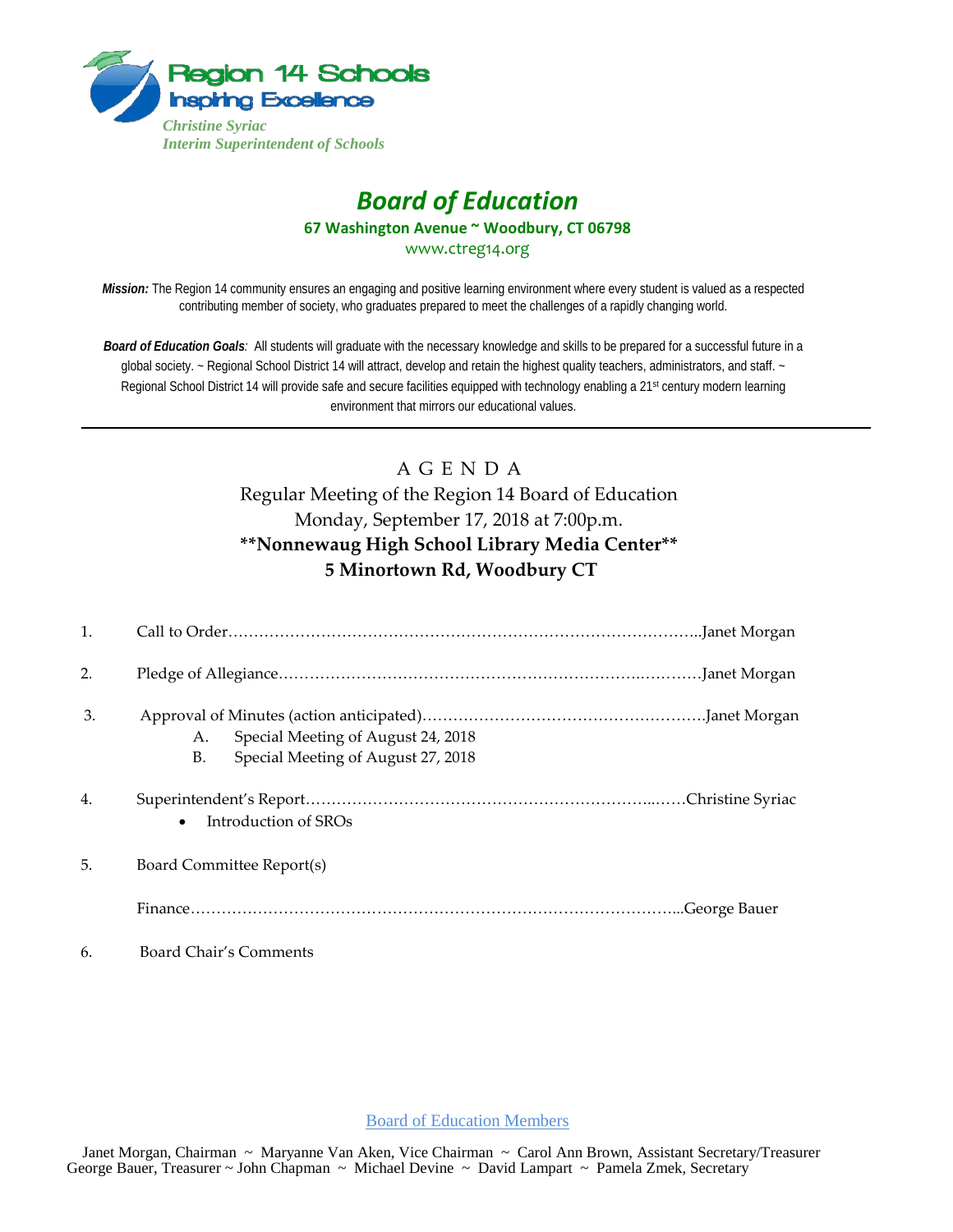### 7. Privilege of the Floor

The Board of Education will recognize citizens of Bethlehem and Woodbury, who are asked to state their name and town of residence and to please limit comments to three (3) minutes. All comments should be addressed to the Board of Education Chair. Decorum will be enforced.

#### 8. Old Business

#### A. Discussion/possible action on approval of the Library/Media Curriculum (action anticipated)

Move that the Region 14 Board of Education approve the Library/Media Curriculum (Information Literacy Curriculum) as presented.

- 9. New Business
- A. First read of Science Curriculum (no action anticipated)

B. Nonnewaug High School Agriscience Students trip to the Royal Winter Exposition in Canada. Move that the Region 14 Board of Education approve Nonnewaug High School Agriscience students to the Royal Winter Agricultural Exposition in Toronto, Canada, November 8, 2018 through November 11, 2018 for 40 students, and 12 background checked chaperones via coach bus and funded by students.

C. Nonnewaug High School Agriscience Students trip to the National FFA Convention in Indianapolis, IN. Move that the Region 14 Board of Education approve Nonnewaug High School Agriscience students to the National FFA Convention in Indianapolis, October 22, 2018 through October 27, 2018 for 35 students, and 5 background checked chaperones via coach bus and funded by the FFA, Alumni, travel accounts and by students.

D. Nonnewaug High School Business Students trip to the DECA International Career Development Conference in Orlando, FL.

Move that the Region 14 Board of Education approve Nonnewaug High School Business students to the DECA International Career Development Conference, April 27, 2019 through May 1, 2019 for 2-10 students, and 1 background checked chaperone via air, taxi, National DECA shuttle, and funded by DECA and by students.

E. Discussion/ possible action on ratification of proposed collective bargaining agreement with the Nonnewaug Paraprofessional Union Local 1303-257 of Council #4 AFSCME, AFL-CIO (Executive Session anticipated)

Move that the Region 14 Board of Education ratify the proposed collective bargaining agreement between the Board and the Nonnewaug Paraprofessional Union Local 1303-257 of Council #4 AFSCME, AFL-CIO covering the period of July 1, 2018 through June 30, 2021.

Move that the Region 14 Board of Education authorize the Board Chair to sign said agreement, subject to any further necessary legal review.

10. Adjournment